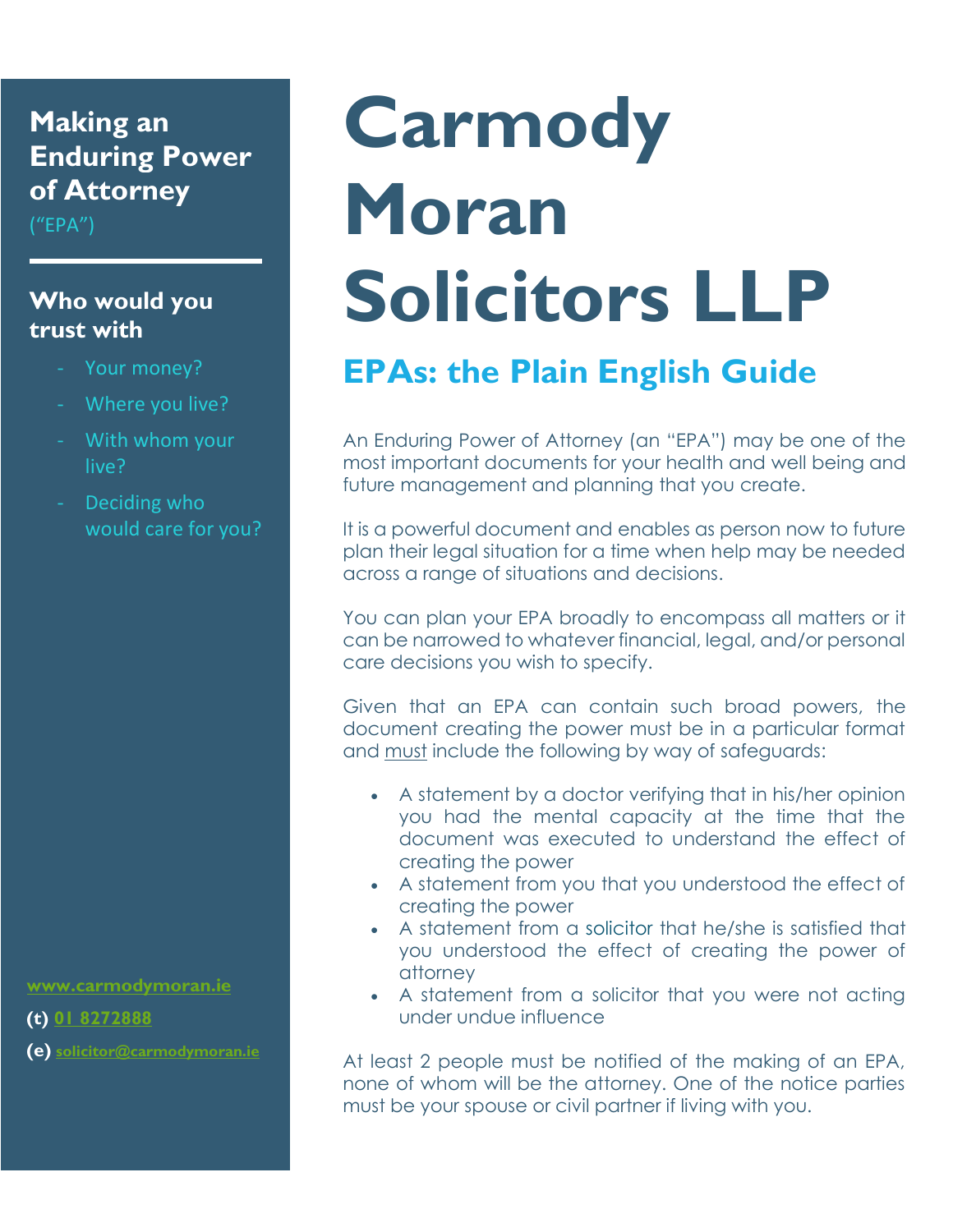If this does not apply, one of your notice parties must be your child.

If neither is applicable, one of the notice parties must be a relative (parent, sibling, grandchild, widow/widower/surviving civil partner of child, nephew or niece).

A personal care decision is a decision concerning one or more of the following:

- Where and with whom you should live
- Whom you should see and not see
- What training and rehabilitation you should get
- Your diet and dress
- Inspection of your personal papers
- Housing, social welfare and other benefits

If you or a family member wishes to consider putting in place an EPA at Carmody Moran Solicitors we appreciate this can seem like a daunting and uphill task, our friendly team of expert solicitors will be on hand to explain the process in plain english and to guide you through all of the considerations in looking after your future legal life planning and to make the process stress free and easy.

Please contact Niamh Moran (picture below), Anthony Carmody and their expert colleagues to make an



**[www.carmodymoran.ie](http://www.carmodymoran.ie/)**

*Telephone: [018272888](tel:018272888) for expert legal advice*

*\_\_\_\_\_\_\_\_\_\_\_\_\_\_\_\_\_\_\_\_\_\_\_\_\_\_\_\_\_\_\_\_\_\_\_\_\_\_\_\_\_*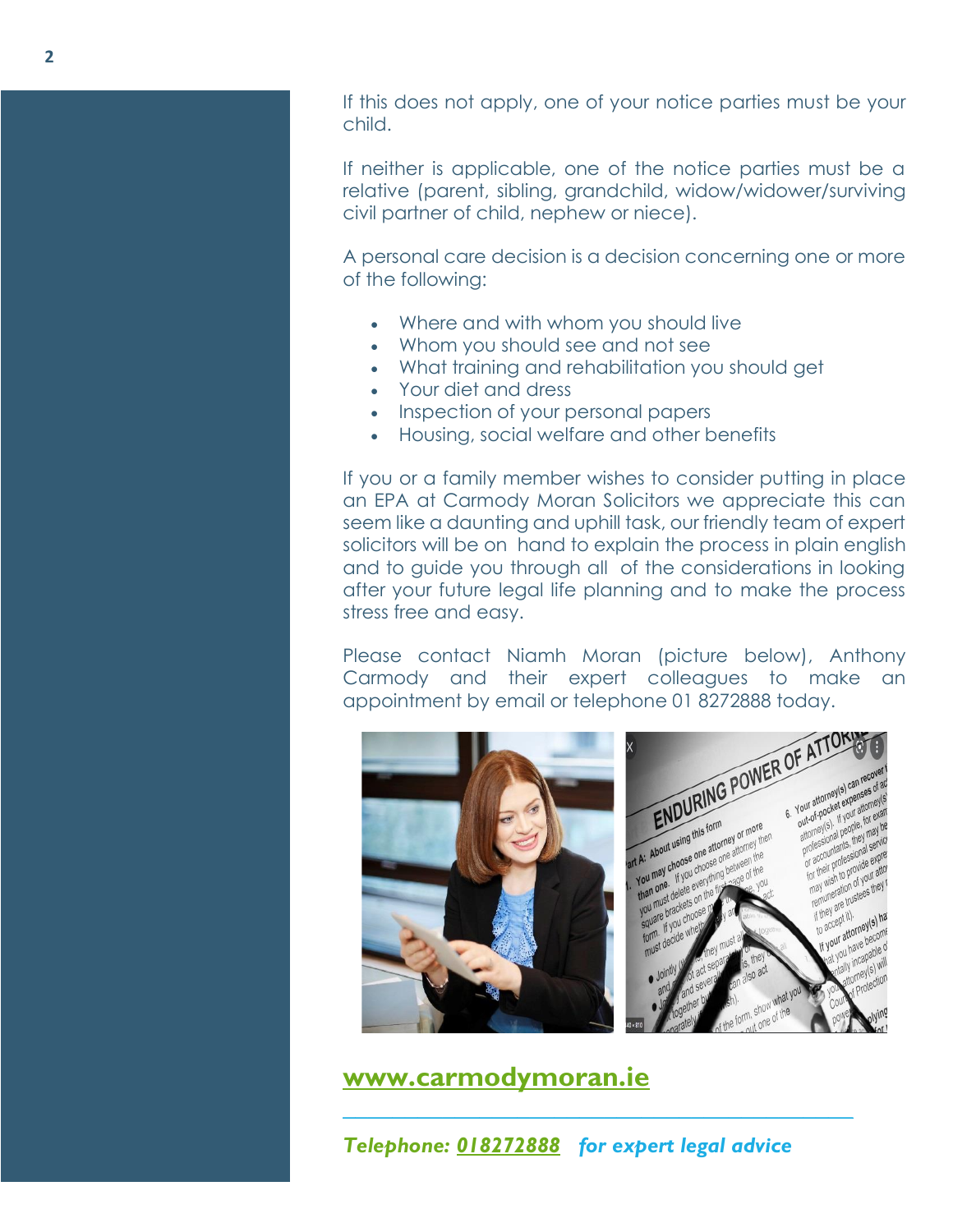**AFTER** making contact with Carmody Moran Solicitors, we will arrange to send to you a welcome pack, with an instruction sheet to help you start to think about the persons you may wish to consider naming in your EPA, we will detail other useful information that may be of assistance, and we will send you details of the legal charges for agreement with you before the commencement of any legal work on your behalf.

Many of our clients like to bring a family member or friend or their intended attorney or attorneys with them to a meeting and we understand that there are serious considerations and concerns and questions that you may have as you go through this process.

Read below some more about our Partners and their expertise and please get in touch with us by telephone or email if you would like to make an appointment, we will be happy to hear from you and our friendly team will be on hand to answer any questions that you have.



Niamh Moran qualified as a solicitor in 2001, she is a former member of the Legal Aid Board, the advisory Committee to the State Claims Agency, and a voluntary director with St. Michael's House. Since 2010 she has acted as a chair with the Mental Health Commission Panel of Tribunals.



Anthony Carmody is a graduate of Maynooth NUI, a solicitor and Notary Public, and a STEP qualified practitionner graduating with first prize in 2021 and a member of the Medico Legal Society of Ireland. He is a highly regarded litigator both defence and plaintiff with many significant Court cases and judgements in the areas of personal injury, probate disputes and mental health law. He is regularly appointed by the High Court as a guardian ad litem.

**[www.carmodymoran.ie](http://www.carmodymoran.ie/)**

*Telephone: [018272888](tel:018272888) for expert legal advice*

*\_\_\_\_\_\_\_\_\_\_\_\_\_\_\_\_\_\_\_\_\_\_\_\_\_\_\_\_\_\_\_\_\_\_\_\_\_\_\_\_\_*